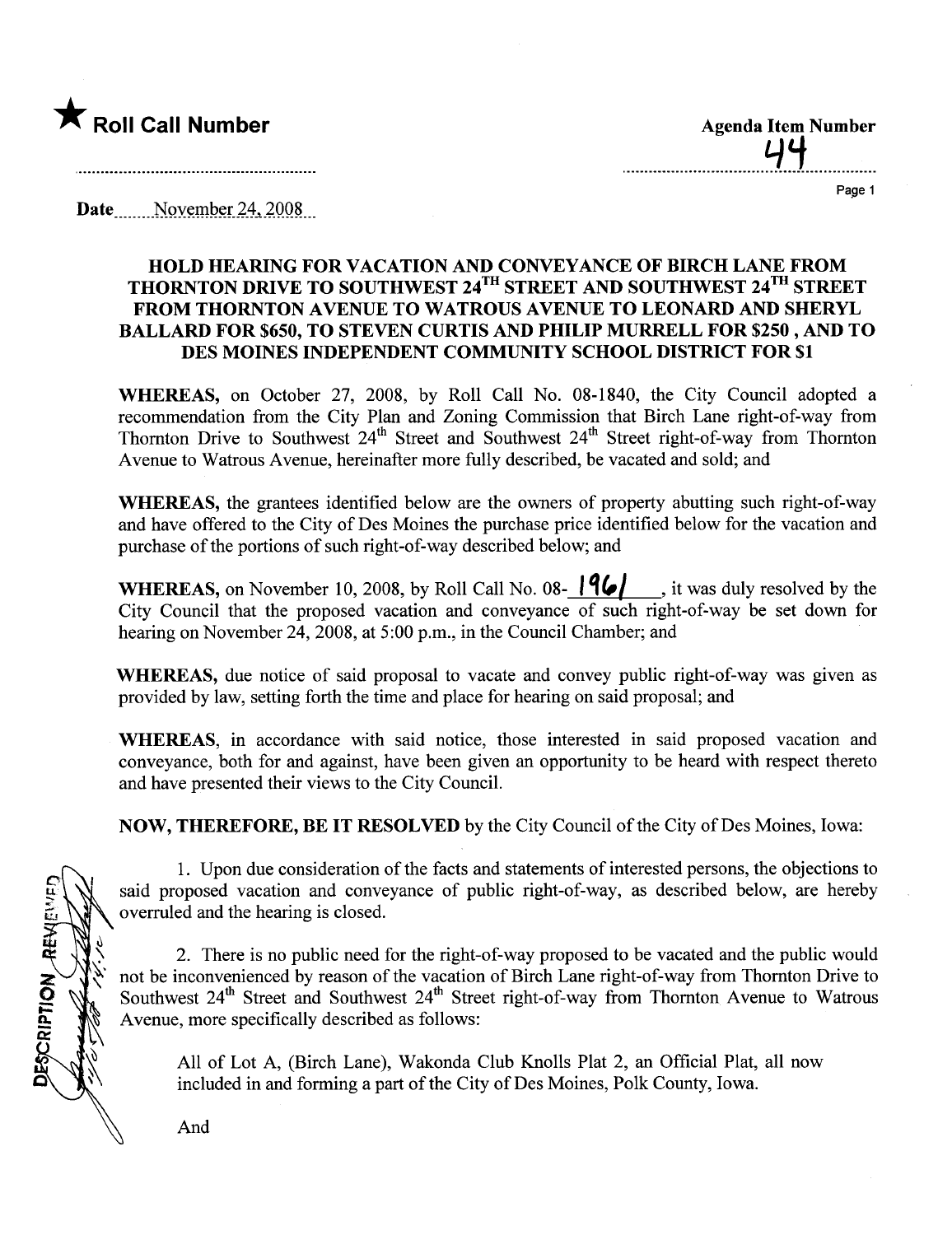

Page 2

. - - - - - \_.. - - \_.. - \_. - - - - - - - - - - - - - - - - - ': q \_. - - - - - - \_.. - \_.

Date \_\_\_\_\_ November 24, 2008

All of Lot C, (Southwest 24<sup>th</sup> Street) Wakonda Club Knolls, an Official Plat, (except the South 9.0 feet of said Lot C), and lying South of the South right-of-way line of Thornton Avenue extended southeasterly to the South right-of-way line of Thornton Drive, all now included in and forming a part of the City of Des Moines, Polk County, Iowa.

3. That the sale and conveyance of such right-of-way, as described below, and to the grantees and for the consideration identified below, together with payment by such grantees of the estimated publication and recording costs for this transaction, be and is hereby approved:

To: Leonard B. and Sheryl K. Ballard for \$650

The North  $\frac{1}{2}$  of Vacated Lot A (Birch Lane), Wakonda Club Knolls Plat 2, an Official Plat, lying South of and adjoining Lot 6, of said Wakonda Club Knolls, and that part of vacated Lot C, (Southwest  $24^{\text{th}}$  Street) Wakonda Club Knolls, an Official Plat, lying South of the South right-of-way line of Thornton Avenue extended southeasterly to the South right-of-way line of Thornton Drive and lying East of and adjoining the East  $\frac{1}{2}$  of the Northeast  $\frac{1}{4}$  of the Southwest  $\frac{1}{4}$  of the Northwest  $\frac{1}{4}$ (Except Street), of Section 20, Township 78 North, Range 24 West of the 5<sup>th</sup> P.M, all now included in and forming a part of the City of Des Moines, Polk County, Iowa.

To: Steven J. Curis and Philip L. Murrell for \$250

The South  $\frac{1}{2}$  of Vacated Lot A (Birch Lane), Wakonda Club Knolls Plat 2, an Official Plat, and lying North of and adjoining Lot 7 of said Wakonda Club Knolls Plat 2, all now included in and forming a part of the City of Des Moines, Polk County, Iowa.

To: Des Moines Independent Community School District for \$1

All that part of Vacated Lot C, (Southwest  $24<sup>th</sup>$  Street) Wakonda Club Knolls, an Official Plat, (except the South 9.0 feet of said Lot C), lying East of and adjoining the East  $\frac{1}{2}$  of the Southeast  $\frac{1}{4}$  of the Southwest  $\frac{1}{4}$  of the Northwest  $\frac{1}{4}$  (Except Street), of Section 20, Township 78 North, Range 24 West of the  $5<sup>th</sup>$  P.M., all now included in and forming a part of the City of Des Moines, Polk County, Iowa.

4. The Mayor is authorized and directed to sign the Offers to Purchase and the Quit Claim Deeds for the conveyances identified above, and the City Clerk is authorized and directed to attest to the Mayor's signature.

**REVIEWED** PSCRIPTION